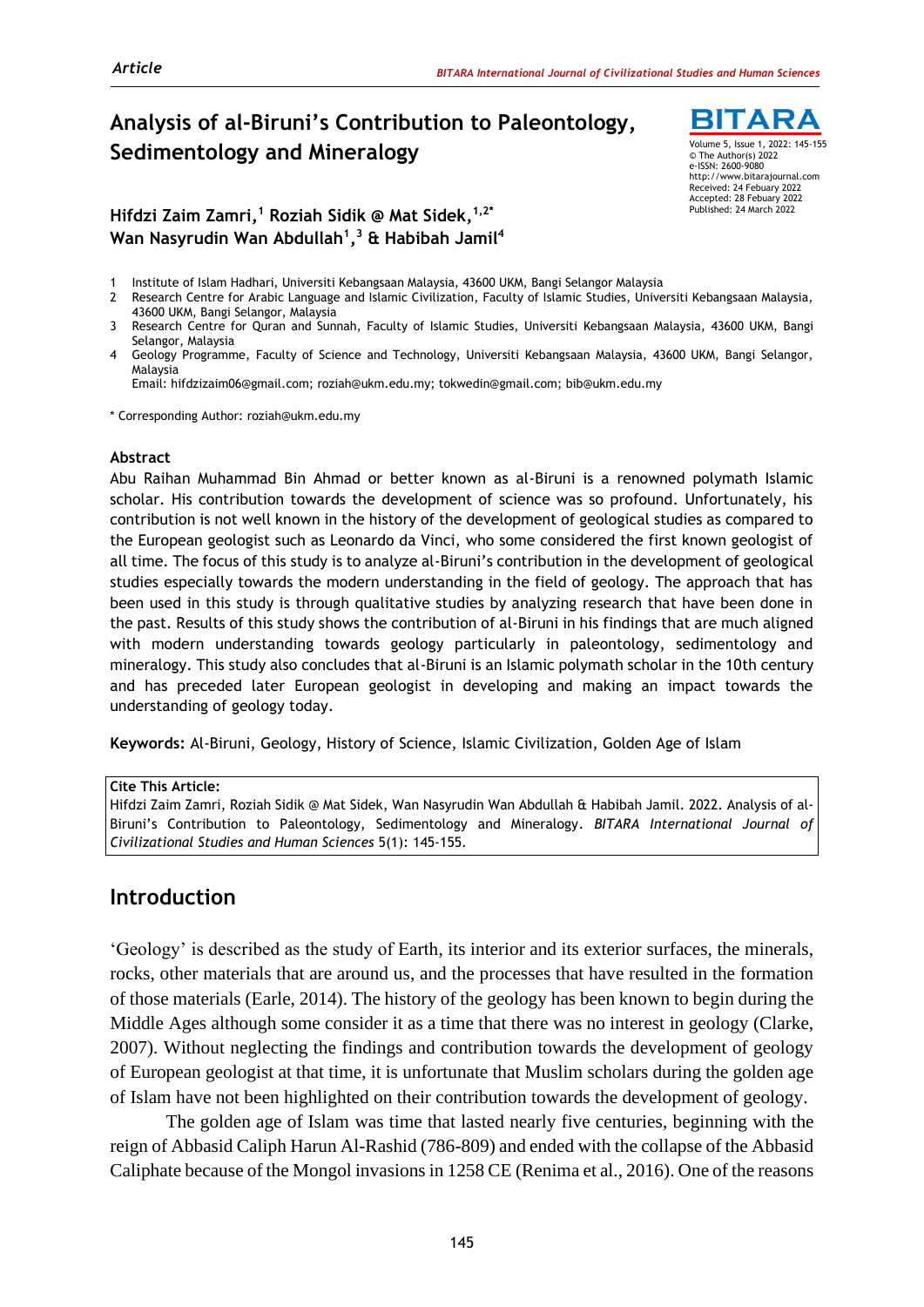for term 'The Golden Age' of Islam is because of the advancement in knowledge that has been done by scholars at that time. These advancements in knowledge include science, art, and culture that were studied in detail systematically (Essa & Ali, 2012). Initially, that year has marked Muslim scholars as contributor into the development and advancement in the field of geology.

This study aims to bring forth some remarkable findings and contribution that has been done by a renown Islamic scholar during the Golden Age of Islam that comes by the name of Al-Biruni. The focus towards his contribution is mostly based on acknowledgement that has been given to him by George Sarton, the father of history of science as "one of the greatest scientists in Islam and all considered one of the greatest of all times" (Sparavigna, 2013). This study also aims to analyze the impact of his contribution and findings towards the modern understanding of geology today. The approach that has been used in this study is through qualitative studies by analyzing similar research that have been done in the past.

# **Methods**

The method of this study is implemented through qualitative studies whereby past studies regarding the contribution of Al-Biruni were analyzed specifically in the field of geology. Studies on the development in the geology studies and the understanding of geology today were also analyzed in this study. A deductive analysis has been done to figure out the importance of Al-Biruni's contribution in geology and how it impacts in the current understanding of geology.

# **Result**

## **History of Geology During the Middle Ages (550-1450)**

The Middle Ages also known as the medieval period lasted between the year 550 to 1450 (Johnston, 2011). Although historians recognize this period as a lack of culture and advancement phase in Europe, there are records of findings and development that has been done in this period specifically in the studies of Earth or better known as geology today.

Names like Isidore from Seville (AD 570-636), Vincent de Beauvasi and Bartholomew the Englishman, both in the 13th Century were recorded as people who kept alive the knowledge of geology and developed it from earlier writers (Clarke, 2007). One of the most prominent scholars of geology during this period in the history of geology in Europe is arguably Leonardo Da Vinci (1452-1519). In fact, Reajendran even considered him as the first renaissance geological thinker because of his deep discussion and writings regarding rocks, rivers, fossils in one of his books titled *Codex Leicester* (Rajendran, 2019)*.*

One of Leonardo da Vinci's findings was that he recognized fossil shells as the remaining of once-living organisms and changes had occurred in the relationship between sea and land (Clarke, 2007). Even at that time, many still has doubts on the origin of fossil as he tried to convince his contemporaries that fossils were the remains of organism (Gohau, 1990). His deep interest towards the study of Earth is also portrayed in many of his painting as he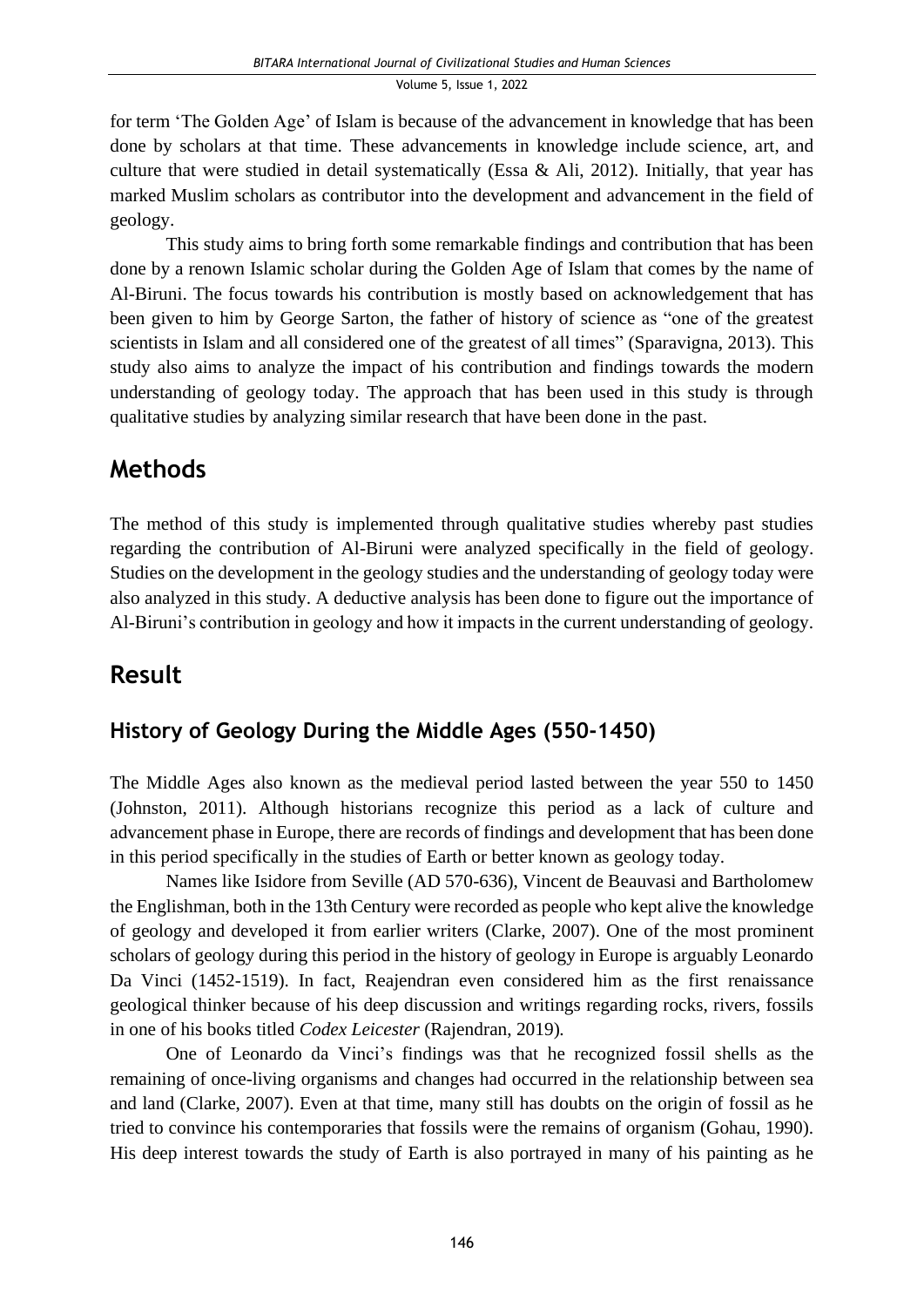draws detailed landscape of rocks such as the painting called "Virgin of the Rocks" (Rajendran, 2019).

George Bauer also known as 'Agricola' (1494-1556) contributed towards the development of geology during the Middle Ages. He contributed towards the advancement of knowledge regarding minerals and metal carrying veins. One of his great works was called 'De Re Metallica', which described in an instructive way about mining and metallurgy that was carried out at his time and place (Clarke, 2007).

## **Life & Works of Abu Raihan al-Biruni (973-1048)**

Abu Raihan Al-Biruni was born in Kath, Khawarezm that is located western Central Asia, bordered by Aral Sea and deserts (Sparavigna, 2013). Today, the region of Khawarezm is fractioned into Uzbekistan, Kazakhstan and Turkemenistan. He is better known by his surname 'Al-Biruni' which signifies "from the outer district" in Persian because he was born and live in the outer district of Khawarizmi, which is known as a place where outsiders live (Batchelor, 2015).

Al-Biruni came from a modest family of Tajik origin that had no strong educational background. But that did not stop him from learning throughout his age. Since his childhood years, he was taught by a prince of the ruling Banu Iraq named Abu Nasr Mansur, who was also a famous astronomer-mathematician (Batchelor, 2015). Abu Nasr and Al-Biruni maintain a good relationship with one another to an extent that Al-Biruni made some significant findings at a young age (Said, 1992). For instance, Al-Biruni succeeded in calculating the latitude of Kath through observing the maximum altitude of the sun just at the age of 17. By the age of 22, he published a study of his regarding Cartography or a work on map projections (O' Connor & Robertson, 1999). His early peaceful life learning abruptly ended with the overthrow of the Banu Iraq in a coup in 995.

Because of the coup that happened, Al-Biruni had to leave his homeland and travelled until he settled in a place called Ravy, which is located near Tehran today. There, he met an astronomer named Al-Khujandi, who built a large instrument to observe meridian transits of the sun near the solstices (Batchelor, 2015). Al-Biruni found out that Al-Khujandi's latitude measuring's of Kath was inaccurate and gave explanation towards the inaccuracy in one of his books titled, "The Determination of the Coordinate of Locations and for Correctly Ascertaining the Distances between Places" (Sparavigna, 2013). In the year 1004, Al-Biruni returned to Kath and remained in the court of Ali Ibnu Ma'mum, who then ruled Khawarezm followed by his brother, Abu Al-Abbas. Both rulers were considered the generous patrons of science to an extent Abu Al-Abbas sponsored Al-Biruni as a sign of his support for the efforts in constructing an astronomical instrument to observe solar meridian transits that he conducted in 1016 (Batchelor, 2015).

Soon after, Sultan Mahmood of Ghazna took Al-Biruni as a captive among many other scholars during his attack on Kath in the year 1017. During his captivity in Ghaznah, it is said that Al-Biruni's genius and academy maturity came to full bloom (Ardi, 2016). Al-Biruni conducted astronomical observations in Ghazni as well as the Kabul area and joined Sultan Mahmood in his conquest of India. During this time, he studied many aspects of India and compiled them in one of his books entitled *Kitab Al-Hind* (Sparavigna, 2013)*.*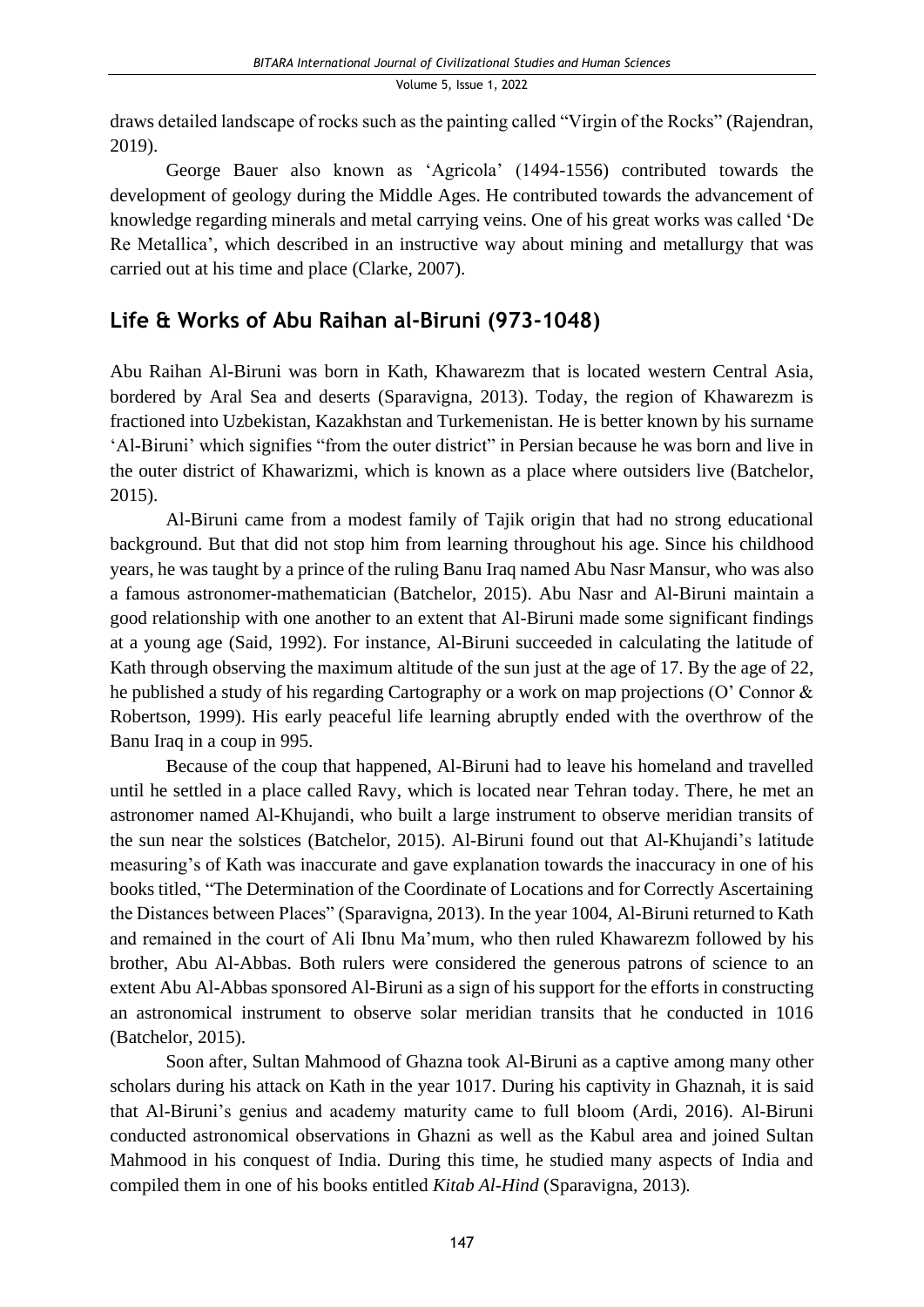Al-Biruni is considered as a polymath that mastered many fields of knowledge as an astronomer, mathematician, philosopher, studies physics, and natural science. In all his lifetime, Al-Biruni managed to produce more than 146 tittles ranging in a multitude of discipline, which only 13 of these have been published in modern times (Kenedy, 1970).

### **al-Biruni's Contribution in Geology**

The name of Al-Biruni is barely heard or written in the history of geology especially in the Middle Ages. According to Bobojan Gafurov in his article on the Unesco Courier, even though his contribution is acknowledged as "far ahead of his time", his most brilliant discoveries seemed incomprehensible to most of the scholars of his days" (Gafurov, 1974). It is also arguable that his findings were more advance in scientific reasoning than his predecessor like Leonardo Da Vinci that came 400 years after his lifetime. Al-Biruni's contribution towards the field of geology can be categorized into 3 sub-branches of geology, namely paleontology, sedimentology, and mineralogy.

#### **Paleontology**

Paleontology today is described as a study of the history of life on Earth as based on fossils. During the Middle Ages, the origin of fossils was highly discussed and there were many theories and opinion on what fossils were at that time. Even in the  $14<sup>th</sup>$  century, many still had doubts about the origin of fossils when Leonardo Da Vinci proposed his theory about it (Gohau, 1990). This debate carried on until it was firmly resolved during the year 1700.

During Al-Biruni's expedition to India, he made some observation and findings about fossils. His findings can be found in one of his books entitled Kitab Al-Hind, where he found stones which when broken apart, it would be found containing shells, cowry shells and fish-ear like fossils on the mountains of Himalaya (Sparavigna, 2013). Through this observation, he finally defined fossils as a living creature that once lived millions of years ago (Basya, 2015). From his findings on fossils, Al-Biruni deduced a remarkable conclusion regarding the geological history of mount Himalaya by saying:

This steppe of Arabia was at one-time sea, then was upturned so that the traces are still visible when wells or ponds are dug, for they begin with layers of dust, sand and pebbles, then there are found in the soil shells, glass and bones which cannot possibly be said to have been buried there on purpose. Nay, even stones extracted in which are embedded shells, cowries and what Is called 'fish-ears', sometimes well-preserved, or the hollows are there of their shape while the animal has decayed" (Gafurov, 1974).

From his observation and explanation towards fossils above, Al-Biruni also laid some fundamental techniques and steps of how to find, extract and forms fossils that can be found (Basya, 2015). First, it begins by identifying the types of rock that fossils are found, such as layers of dust, sand, and pebbles. Then, it describes the process of extraction and different types of fossils that can be found such as soil shells, glass, and bones. Al-Biruni also recognized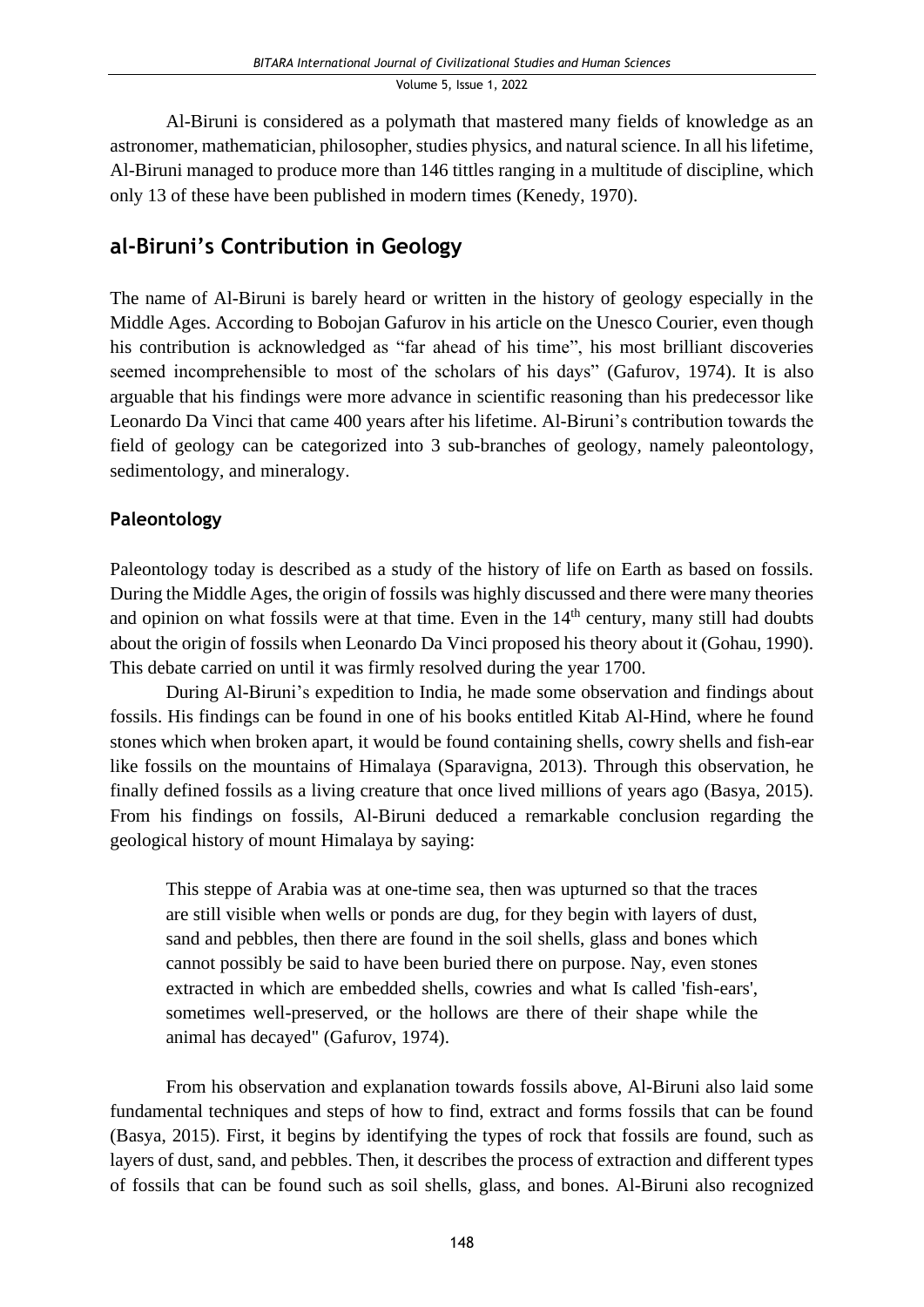different forms that fossils can be found such as in a form of well-preserved or hollows of the fossil's shape.

#### **Sedimentology**

Sedimentology is a study related to the physical and chemical properties of sedimentary rocks and their formation. One of Al-Biruni's contributions in this sub-field of geology is about his findings towards the sedimentary description of the Ganges Basin located in India (Ozcep & Ozcep, 2014). He deduced about the land of India, which was once a sea, and that it later became land through a sedimentary process. He believed that the deposition of detritus from the mountain that the seabed was filled up and became habitable over time (Alavi, 1976). His explanation towards this phenomenon is as follow:

If you consider the rounded stones found in the earth however deeply you dig, stones that are huge near the mountains and where the rivers have a violent current; stones that are of smaller size at a greater distance from the mountains and where the streams flow more slowly; stones that appear pulverized in the shape of sand where the streams begin to stagnate near their mouths and near the sea – if you consider all this you can scarcely help thinking that India was once a sea, which by degrees has been filled up by the alluvium of streams (Salam, 1984).

His findings show how deep understanding he has about how alluvial deposits and how sedimentary transportation happened in the Indus Valley of Ganges Basin even though there was limited knowledge during those time. It has been dated that the earliest attempt of documentation regarding the geology of India was found in 1869, and it has been compiled by T. Oldham. The first three geological maps of parts of India were made in the  $19<sup>th</sup>$  century (Chakraborty, 1971). However, there is no mention in Al-Biruni's contribution towards his finding about the sedimentology of the Ganges Basin in the early documentation of India's geological study.

#### **Mineralogy**

Mineralogy is a study regarding the scientific study of the chemistry, crystal structure and physical (including optical) properties of mineral. During Al-Biruni's time, the classification of gems has already been done but the classification of gems was only limited to the colors of the gem. Al-Biruni objected to the classification of gems only by color and proposed a few more physical properties that can classify types of gems such as the specific gravity, brilliance, density, and hardness (Ansari, 1975).

The hardness of a gem is tested and classified using a tip of sample material and by observing the indentation it is producing (Ansari, 1975). Meanwhile, the specific gravity of a gems is measured by using a specific instrument that he created as shown in Figure 1. The coneshaped vessel in which the level of oil or water were to remain constant, and any excess of water or oil were to be drained out made to measure the volume of fluid displaced by a gem.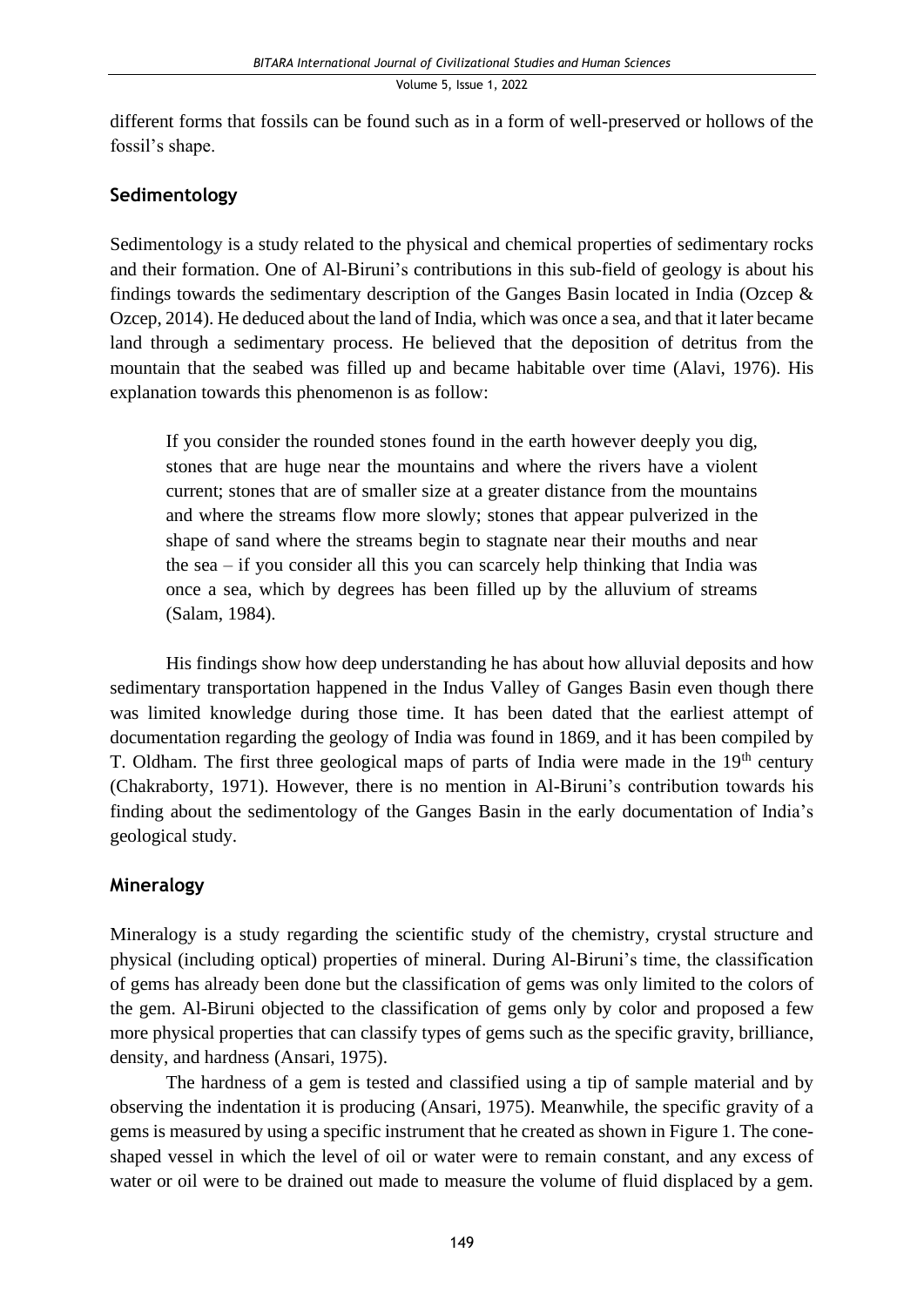From the help of this apparatus, Al-Biruni was able to measure the displaced water with such accuracy that his findings nearly correspond with modern values. From this experiment, he deduced the principle that the specific gravity of an object corresponds to the volume of water it displaces per unit weight (Batchelor, 2015).



Fig.1. The Apparatus Used to Calculate Specific Gravity of Stones (Ansari, 1975)

All his findings were recorded in a specific book entitled *Kitab al-Jamahir fi Ma'rifat al-Jawahir.* Al-Biruni succeeded in determining the specific gravity of 18 precious stones such as gold, mercury, lead, silver, copper, brass, tin and iron (Ahmad & Baipakov, 2000). For Example, Al-Biruni put the specific gravity of gold at 19.0 and iron at 7.92 (Gafurov, 1974). Al-Biruni's finding in the specific gravity played a vital contribution at his time as it has been benefited by many Islamic countries. One of the reasons why his contribution was important at that time was that he acknowledged the social importance of gems and metals. So, he laid down the fundamental physical properties that can evaluate the quality of gems and metals (Ansari, 1975). Al-Biruni's *Kitab al-Jamahir fi Ma'rifat* was one of the greatest during the golden ages of Islam because he studied gems and metals by the method of empirical studies that soon after inspired many scholars to do the same (Basya, 2015).

# **Discussion**

Al-Biruni (973-1048) became a  $10<sup>th</sup>$  century Islamic scholar, who had a remarkable impact towards the development of geology during those time. As many geological historians documented that there was no significant development in the field of geology at that time (Clarke, 2007), the findings of Al-Biruni are worth mentioning since it enlightens the development of geology during the Middle Ages. Although there were scholars such as Leonardo Da Vinci (1452-1519) who some consider himself for being the first renaissance geological thinker (Rajendran, 2019), Al-Biruni preceded in studying and analyzing the origin of fossils correctly. Al-Biruni's contribution in mineralogy also preceded George Bauer (1494- 1556), who also contributed regarding minerals and metal. However, it is unfortunate that Al-Biruni's contribution in the development of geology during the Middle Ages has not been highlighted in the history of geological studies.

Al-Biruni's findings was not only ahead of his time, but his findings are very much aligned with the current findings and understanding of geology today. For example, in the field of paleontology, he deduced that the Himalayas was once a seabed topography by identifying sea-like creature fossils in that mountain. There is evidence and proof in today's finding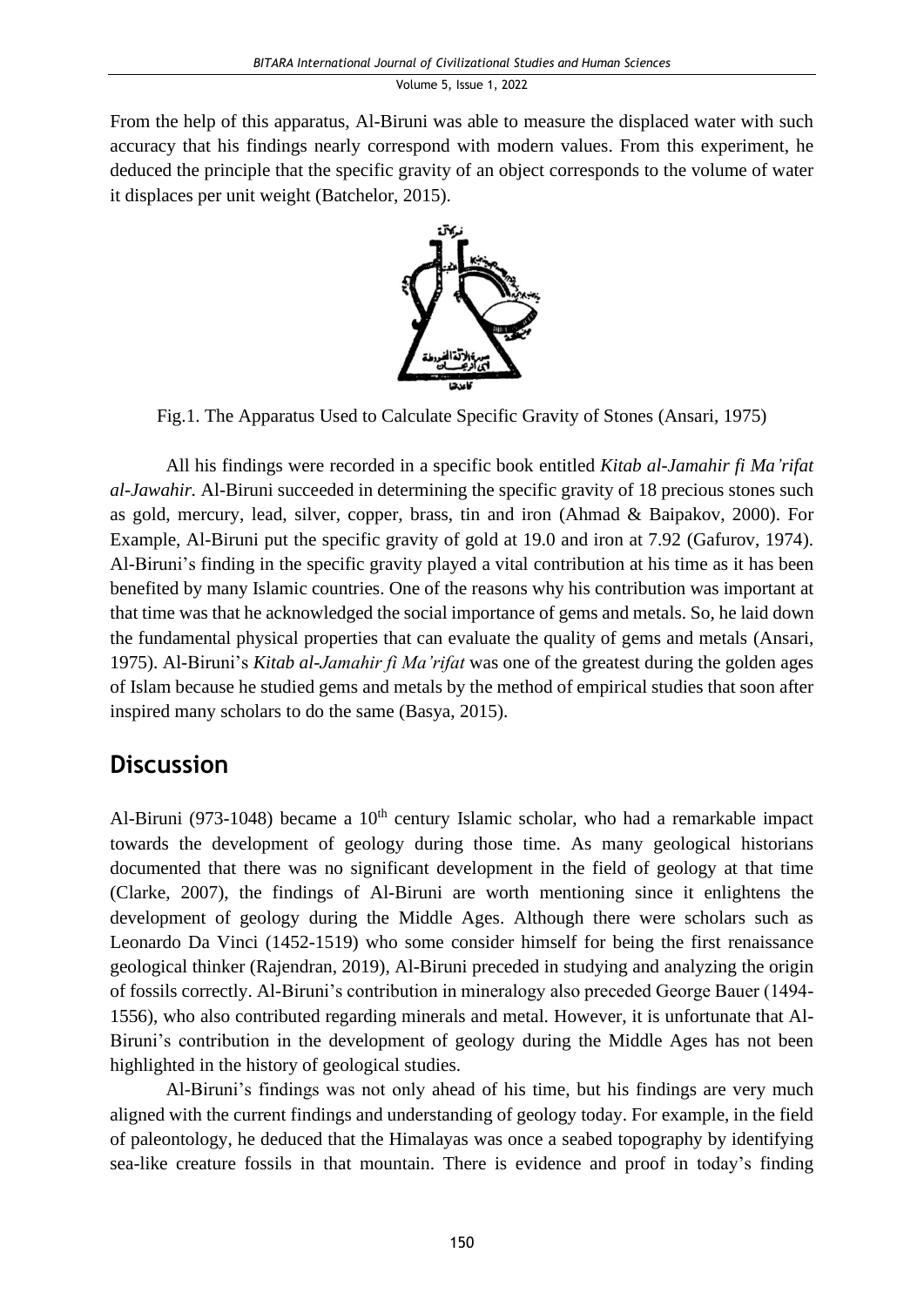regarding what Al-Biruni deduced. For instance, there was a study done by Waagen that stated brachiopods (sea-shell fossils) (Fig.2.) as among the first Cambrian fossils reported from the Indian subcontinent and known from six different outcrops within the Himalayas (Popov et al., 2015). Probably brachiopod fossils were the same kind of fossils that Al-Biruni found during the time he was described as "stones containing shells and cowry shells" (Sparavigna, 2013).



Fig.2. Sample of a brachiopod fossil (Reed, 1910)

Al-Biruni's thorough observation in describing the steps of extracting fossils in his book are also remarkable because for the accuracy identified in today's paleontological studies. When Al-Biruni stated that fossils can be found in layers of dust, sand, and pebbles, it can be said that those layers of rocks are referring to sedimentary rocks. In the field of today's paleontology, the same thing has been stated whereby fossils are formed from the remains of organism that has been covered up by sediments. Al-Biruni mentioned in his writing about the different forms of fossils that can be found well preserved, and some are hollow. In the studies of paleontology, Al-Biruni refers the term of "some are hollow' as what has been called mold or cast today (Fig.3.) (David, 2011).



Fig.3. Example of mold or cast fossils (https://www.sites.google.com/site/fossilfinding/typesof-fossils/mold-fossils)

Al-Biruni's deduction about Himalaya being a sea-bed topography has also been proven in the studies of tectonic plates. Recent studies proved that the mountains of Himalaya are resulted from the convergence of the Indian and the Eurasian plates (Fig.4.) (Madden, 2012). When these two plates collide, converging crust rose forming big mountains because of their equal and high densities. The collision also scraps fragments of oceanic sediment from the Tethys Sea that separated the two plates (Vrinda & Rahman, 2017).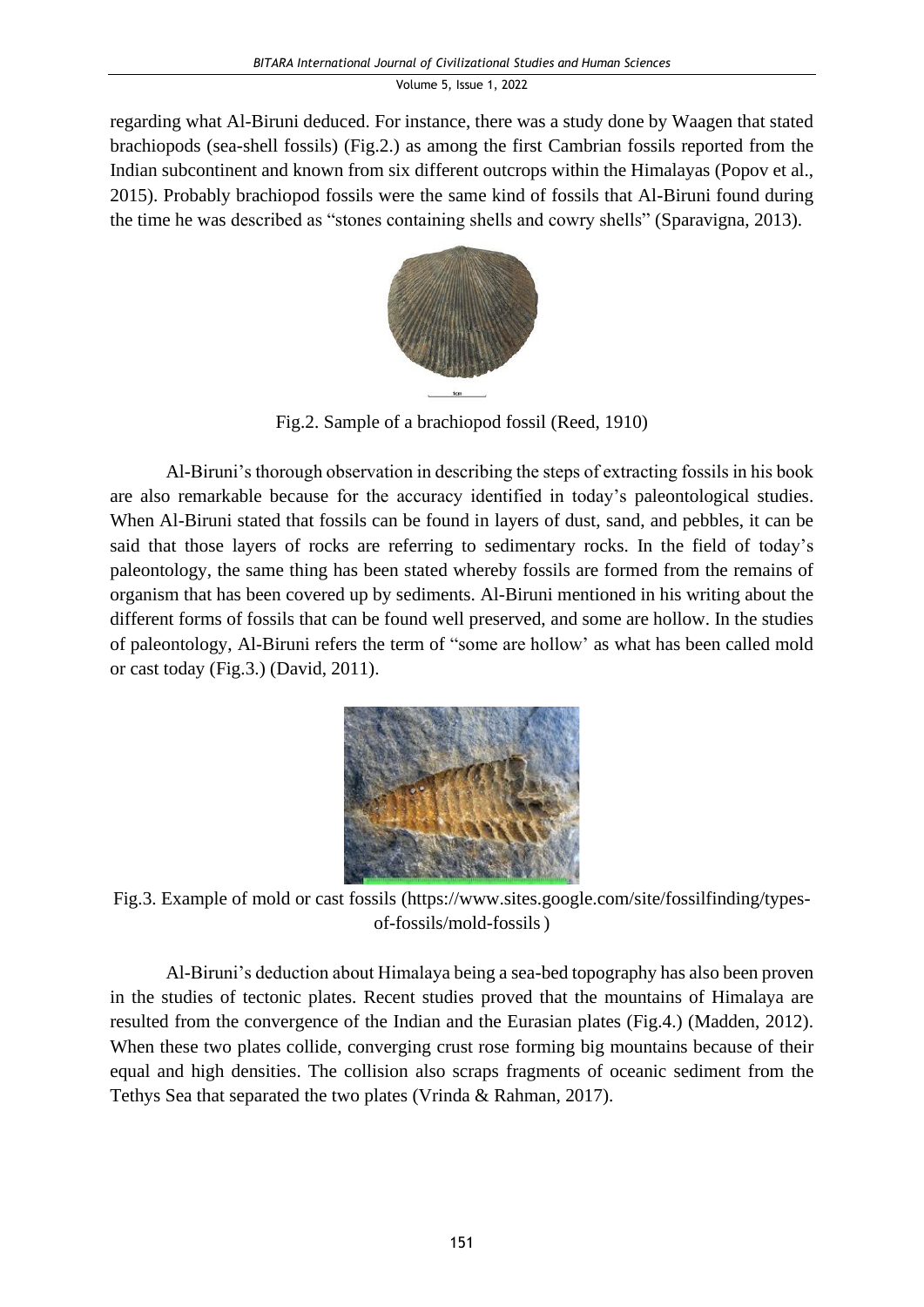

**Fig.4.** Formation of Himalaya by the convergence of Indian plate and Eurasian plate (https://www.topchinatravel.com/mount-everest/how-was-mount-everest-formed.htm)

His findings in the field of sedimentology about the alluvial deposits in the Indus Valley of Ganges Basin are also remarkable because he described perfectly on how sedimentary transportation happens as how geologist understand it today. He described it as follow:

If you consider the rounded stones found in the earth however deeply you dig, stones that are huge near the mountains and where the rivers have a violent current; stones that are of smaller size at a greater distance from the mountains and where the streams flow more slowly; stones that appear pulverized in the shape of sand where the streams begin to stagnate near their mouths and near the sea if you consider all this you can scarcely help thinking that India was once a sea, which by degrees has been filled up by the alluvium of streams.

Our knowledge today has proven what Al-Biruni has observed. Most of present studies show the size of stones from the source zone (mountains) to the accumulation zone (sea) decreases progressively in the direction of transport (Fig.5.). The grain size of sediments must be progressively finer than its source sediment (McLaren, 1985). This is mostly due to the abrasion of current flow as the stones are being transported down the accumulation zone (Dana, 1939).



Sedimentary transportation and deposition process

[\(https://www.youtube.com/watch?v=jGhogd0G7\\_U&ab\\_channel=ShailendraKumarShailendr](https://www.youtube.com/watch?v=jGhogd0G7_U&ab_channel=ShailendraKumarShailendraKumar) [aKumar\)](https://www.youtube.com/watch?v=jGhogd0G7_U&ab_channel=ShailendraKumarShailendraKumar)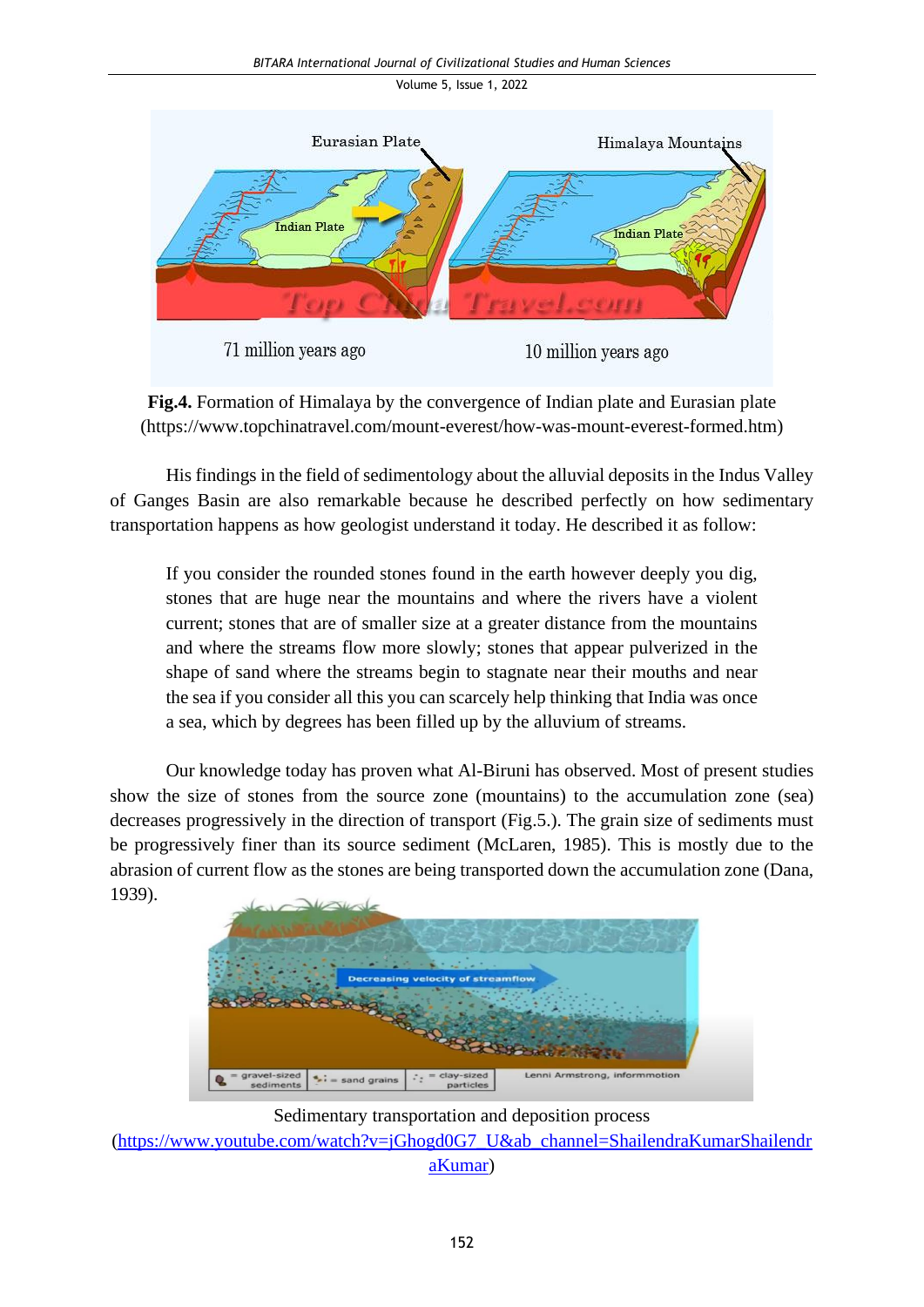Al-Biruni's cone shaped apparatus to calculate the specific gravity of gems and metals was accurate enough when his results were stated as like the value of specific gravity we use today (Said, 1992). The comparison of the values by Al-Biruni and the current values of specific gravity of gems and metals is as follows (Abu Bakar, 2009):

| Material     | Measurement | with Measurement with | Modern      |
|--------------|-------------|-----------------------|-------------|
|              | Gold        | Mercury               | Measurement |
| Gold         | 19.26       | 19.05                 | 19.26       |
| Mercury      | 13.74       | 13.59                 | 13.59       |
| Copper       | 8.92        | 8.83                  | 8.85        |
| <b>Brass</b> | 8.67        | 8.58                  | 8.40        |
| Iron         | 7.82        | 7.74                  | 7.79        |
| Lead         | 11.40       | 11.29                 | 11.35       |

Table 1 Comparison of specific gravity measurements of Al-Biruni and Modern measurements (Abu Bakar, 2009)

### **Conclusion**

It can be concluded that Al-Biruni made a vital contribution and impact towards the development of geology in the Middle Ages. This can be proven by his contribution in the field of paleontology, where he concluded the origin of fossils and deduced the paleo-topography of the Himalayas as once a seabed. In the field of sedimentology, Al-Biruni observed and made a remarkable inference towards the process of sedimentary transport and deposition in the Indus Valley of Gangis Basin. In the field of mineralogy, Al-Biruni found a better way of determining the quality of gems and metals which is through hardness and specific gravity that he then made accurate measurements regarding it as well. His finding was not only ahead of his time and preceded the findings of later centuries of geologist, but it is also relevant and aligned with today's understanding in the field of geology.

For these reasons, we find Al-Biruni's contribution should be better acknowledged and appreciated in the history of the geological studies as his contribution has not been clearly highlighted by geological historians.

#### **Acknowledgements**

We would like to thank the UKM Graduate Centre for the opportunity to be one of the recipients for the Zamalah Research Scheme who played a vital role so that this study can be done. Without this financial help, this study may not have been carried out and being published for people to take benefit from it.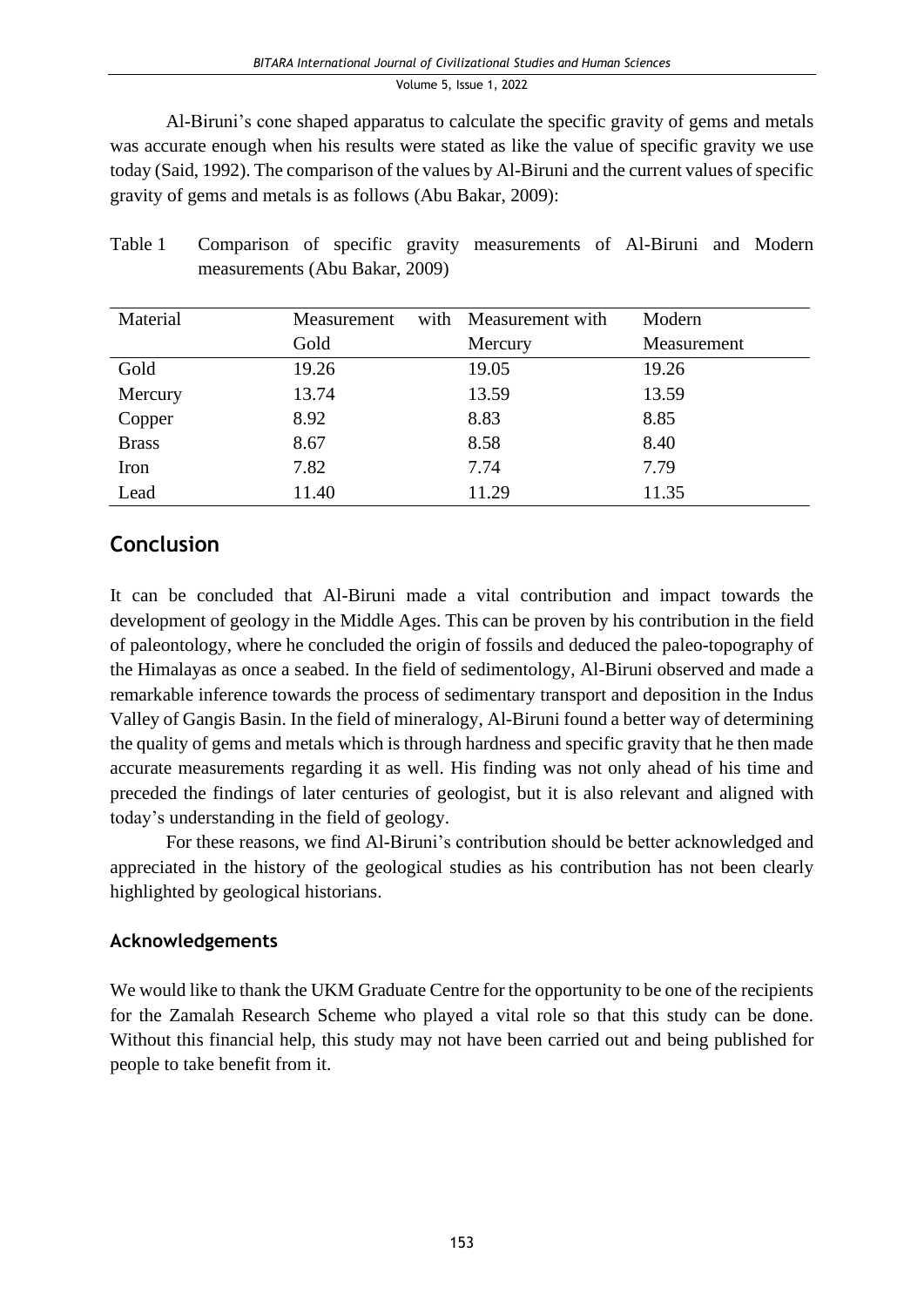#### **References**

Abu Bakar, N., 2009. Al-Biruni: Ketokohan dan Sumbangan. In: Sidik, R., Che Noh, N., Tokoh-tokoh Sains & Teknologi dalam Tamadun Islam, Bangi: Jabatan Pengajian Arab & Tamadun Islam, 107-121.

Ahmad, S.M & Baipakov, K., 2000. Geodesy, Geology, Geography and Chartography: The Silk Route accros Central Asia. In: Asimov, M. & Bosworth C. History of civilizations of central Asia. Vol IV. Delhi: Unesco Publishing

Alavi, S.Z., 1976. Al-Biruni's Contribution to Physical Geography. Indian Journal of History of Science, 10(2), 230-234.

Ansari, S.M.R., 1975. On the Physical Researches of Al-Biruni. Indian Journal of History of Science, Vol. 10. Issue 2, 198-217.

Ardi, M.N., Abdullah, F., Al-Tamimi, S., 2016. Al-Biruni: A Muslim Critical Thinker. International Journal of Nusantara Islam, Vol 4(1), 1.

Basya, A.F., 2015. Sumbangan Keilmuan Islam Pada Dunia, Jakarta: Pustaka Al-Kautsar.

Batchelor, D.A.F., 2015. Al-Biruni: Outstanding 'Modern' Scientist of the Golden Age of Islamic Civilisation. In: Alexencder Wain, The Architects of Islamic Civilization, Selangor: Pelanduk Publications, 116-130.

Chakraborty, A.R., 1971. Early Attempts of Documentation of Geological Literature in India – A Review. Geological Survey of India. Vol. 18 No.3, 131-137.

Clarke, W.B., 2007. History of Geology. Primefact 563. February. [http://www.resourcesandenergy.nsw.gov.au/\\_\\_data/assets/pdf\\_file/0005/109580/history-of](http://www.resourcesandenergy.nsw.gov.au/__data/assets/pdf_file/0005/109580/history-of-geology.pdf)[geology.pdf](http://www.resourcesandenergy.nsw.gov.au/__data/assets/pdf_file/0005/109580/history-of-geology.pdf) (accessed 21.02.21).

Dana, R.R., 1939. Effects of Transportation on Sedimentary Particles. Recent Marine Sediment, 32-47.

David, A., 2011. Paleontology, EKF.

Earle, S., 2014. Physical Geology - 2nd Edition, British Columbia: Bccampus Open Education. 3.

Gohau, G., 1990. History of Geology, London: Rutgers University Press.

Essa, A., Ali, O., 2012. Studies in Islamic Civilization: The Muslim Contribution to the Renaissanc. London: International Institute of Islamic Thought.

Gafurov, B., 1974. Al-Biruni: A Universal Genius in Central Asia A 1000 Years Ago, Paris: UNESCO COURIER.

<https://www.sites.google.com/site/fossilfinding/types-of-fossils/mold-fossils> (accessed 15.02.21).

<https://www.topchinatravel.com/mount-everest/how-was-mount-everest-formed.htm> (accessed 10.03.21).

[https://www.youtube.com/watch?v=jGhogd0G7\\_U&ab\\_channel=ShailendraKumarShailendra](https://www.youtube.com/watch?v=jGhogd0G7_U&ab_channel=ShailendraKumarShailendraKumar) [Kumar](https://www.youtube.com/watch?v=jGhogd0G7_U&ab_channel=ShailendraKumarShailendraKumar) (accessed 21.03.21).

Johnston, R.A., 2011. All Things Medievel: An Encyclopedia of the Medieval World, California: Greenwood.

Kenedy, E.S., 1970. Abu Rayhan Al-Biruni. Dictionary of Scientific Biography. New York: Charles Scribner's Sons, 152.